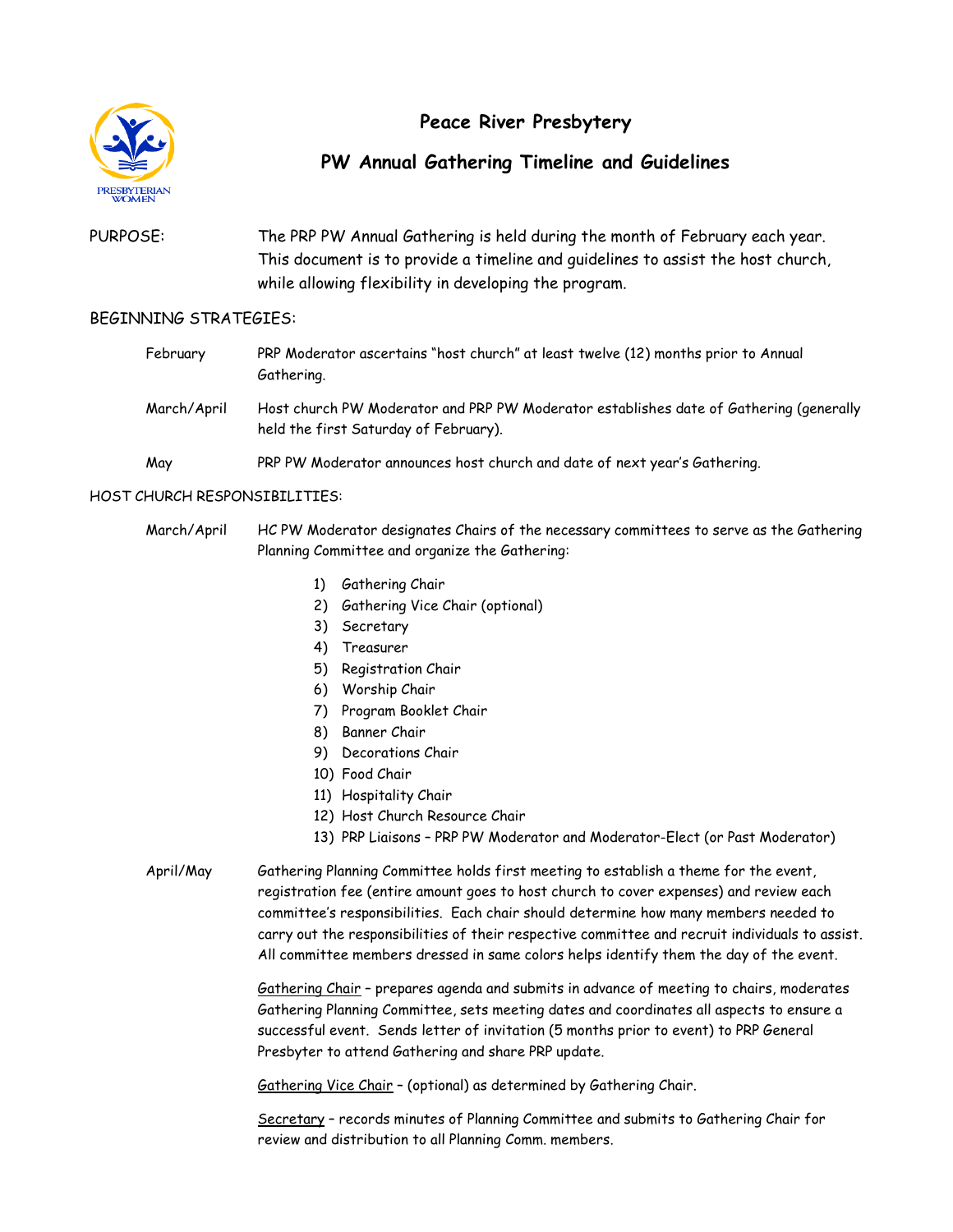Treasurer – prepares budget of estimated income and expenses (with input from chairs) – financials to be "break even"; deposits income from registration fees and any donations received; submits charitable offering (50% to charity/mission designated by HC PW and 50% to Peace River Presbytery (check made payable to PRP Presbyterian Women) for charity/mission designated by PRP PW Coordinating Team; pays all expenses (approved by Gathering Chair) associated with Gathering; and prepares final report of Gathering budget and Gathering actual expenses. PRP gives HC \$400 as start-up money (this must be repaid to PRP if registration fee covers Gathering costs).

Registration Chair – has many ongoing responsibilities and needs to be individual with time, organizational and computer skills:

- establishes registration deadline date (suggest at least two weeks prior to event)
- obtains current address listing of PRP churches from PRP Office Staff
- obtains address list of PRP Past Moderators from current PRP PW Moderator and mails letter of invitation with registration form - Past Moderators invited as guests and not required to pay registration fee
- obtains email listing of PRP church PW moderators from PRP PW Moderator and emails "Save the Date" notification August 15<sup>th</sup> to PRP Coordinating Team and PRP church PW moderators
- prepares 1<sup>st</sup> letter, registration form and driving directions to HC for emailing September 15<sup>th</sup>
- prepares 2<sup>nd</sup> letter, registration form and driving directions to HC for mailing to PRP churches – attention PW Moderator on November 1st
- distributes letter, registration form and driving directions at PRP PW Help Shop (leadership training) in November
- submits letter and registration form to PRP "Messenger" editor for inclusion in future newsletters
- emails  $3^{\text{rd}}$  letter, registration form and driving directions to HC to PRP church PW moderators
- asks Cluster Leaders to encourage PW Moderators in their district to have ladies submit registration forms early, to bring PW banners and indicate name of person carrying banner
- creates registration roster maintains registration fees submits to Treasurer at end of registration
- creates name badges (lanyards loaned by PW Faith Presbyterian in Cape Coral) less expensive to print name badge on card stock paper and cut to size of lanyard, but you can also purchase badge labels – place name badges on registration table, alphabetically under church name for one person to obtain day of Gathering. Blue lanyards must be collected at end of event and returned to Faith Presbyterian. Place containers to collect lanyards near doors in lunch area.
- create roster of churches bringing PW banners and name of individual carry banner and submit to Banner Chair just prior to event
- create roster of churches indicating number of attendees from each church (to be completed at registration to serve as Credentials Report) and submit to Gathering Chair
- confirm total registered to Gathering Chair, Food Chair and Program Booklet Chair five (5) days prior to event.